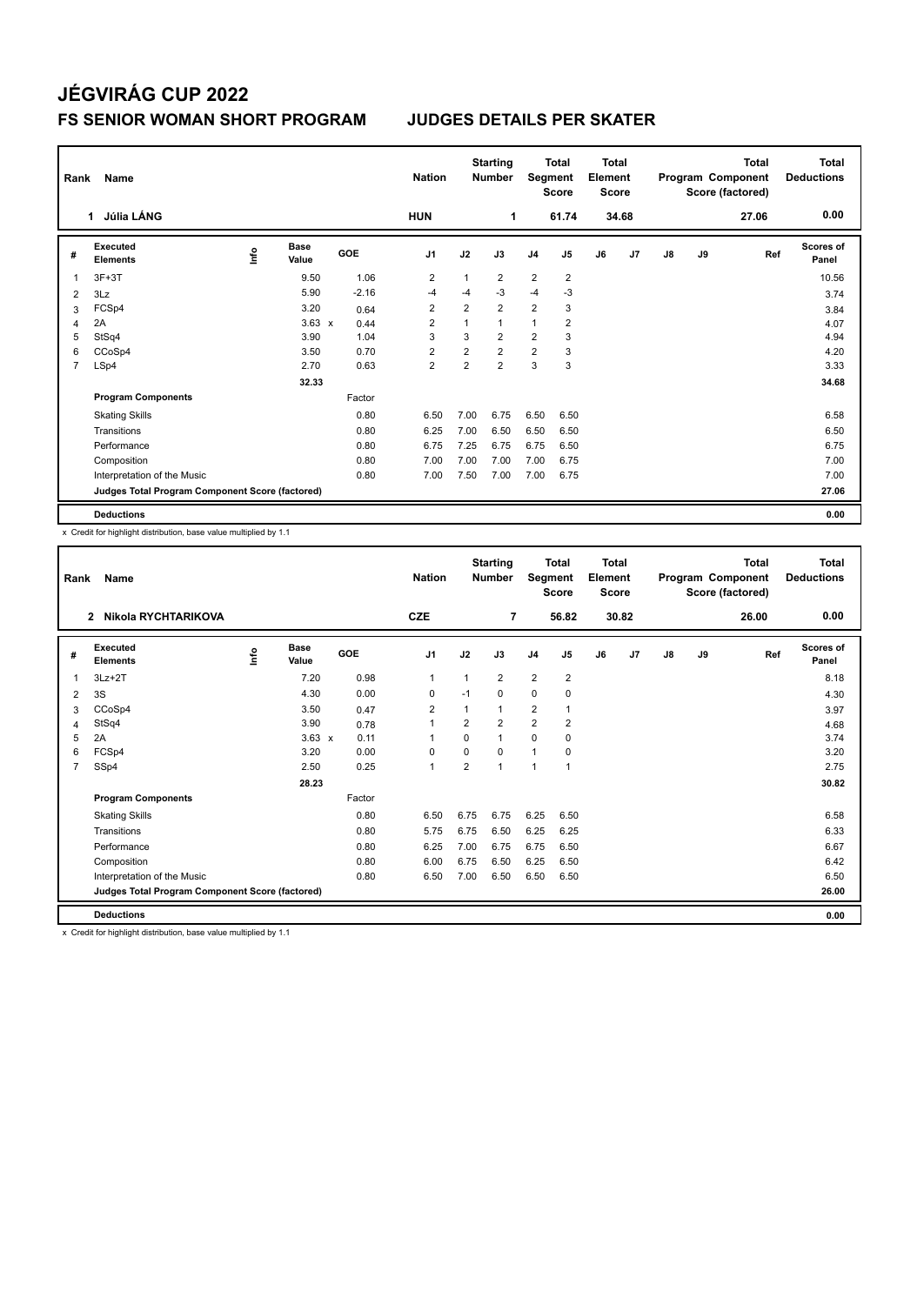## **JÉGVIRÁG CUP 2022**

#### **FS SENIOR WOMAN SHORT PROGRAM JUDGES DETAILS PER SKATER**

| Rank           | Name                                            |      |                      |                 | <b>Nation</b>  |                | <b>Starting</b><br><b>Number</b> |                | <b>Total</b><br>Segment<br><b>Score</b> |    | <b>Total</b><br>Element<br><b>Score</b> |               |    | <b>Total</b><br>Program Component<br>Score (factored) | Total<br><b>Deductions</b> |
|----------------|-------------------------------------------------|------|----------------------|-----------------|----------------|----------------|----------------------------------|----------------|-----------------------------------------|----|-----------------------------------------|---------------|----|-------------------------------------------------------|----------------------------|
|                | <b>Linnea CEDER</b><br>3                        |      |                      |                 | <b>FIN</b>     |                | $\mathbf{2}$                     |                | 53.95                                   |    | 28.61                                   |               |    | 26.34                                                 | $-1.00$                    |
| #              | Executed<br><b>Elements</b>                     | lnfo | <b>Base</b><br>Value | GOE             | J <sub>1</sub> | J2             | J3                               | J <sub>4</sub> | J <sub>5</sub>                          | J6 | J7                                      | $\mathsf{J}8$ | J9 | Ref                                                   | Scores of<br>Panel         |
| 1              | $3Lz + 2T$                                      |      | 7.20                 | 0.59            | 1              | 1              | $\mathbf{1}$                     | 1              | 0                                       |    |                                         |               |    |                                                       | 7.79                       |
| 2              | 3F                                              |      | 5.30                 | $-2.65$         | $-5$           | $-5$           | $-5$                             | $-5$           | $-5$                                    |    |                                         |               |    |                                                       | 2.65                       |
| 3              | FSSp4                                           |      | 3.00                 | 0.00            | 0              | $\Omega$       | $\Omega$                         | 0              | 0                                       |    |                                         |               |    |                                                       | 3.00                       |
| 4              | StSq4                                           |      | 3.90                 | 0.78            | 1              | 4              | $\overline{2}$                   | $\overline{2}$ | $\overline{2}$                          |    |                                         |               |    |                                                       | 4.68                       |
| 5              | 2A                                              |      | $3.63 \times$        | 0.22            | 1              | 0              | $\Omega$                         | $\mathbf{1}$   | 1                                       |    |                                         |               |    |                                                       | 3.85                       |
| 6              | CCoSp4                                          |      | 3.50                 | 0.58            | 1              | 2              | $\mathbf{1}$                     | $\overline{2}$ | $\overline{2}$                          |    |                                         |               |    |                                                       | 4.08                       |
| $\overline{7}$ | LSp3                                            |      | 2.40                 | 0.16            | 1              | $\overline{2}$ | $\mathbf 0$                      | $\mathbf 0$    | $\overline{1}$                          |    |                                         |               |    |                                                       | 2.56                       |
|                |                                                 |      | 28.93                |                 |                |                |                                  |                |                                         |    |                                         |               |    |                                                       | 28.61                      |
|                | <b>Program Components</b>                       |      |                      | Factor          |                |                |                                  |                |                                         |    |                                         |               |    |                                                       |                            |
|                | <b>Skating Skills</b>                           |      |                      | 0.80            | 6.50           | 7.25           | 7.00                             | 6.75           | 6.25                                    |    |                                         |               |    |                                                       | 6.75                       |
|                | Transitions                                     |      |                      | 0.80            | 5.75           | 7.00           | 6.75                             | 6.00           | 6.00                                    |    |                                         |               |    |                                                       | 6.25                       |
|                | Performance                                     |      |                      | 0.80            | 6.50           | 7.25           | 7.25                             | 6.25           | 6.00                                    |    |                                         |               |    |                                                       | 6.67                       |
|                | Composition                                     |      |                      | 0.80            | 6.00           | 7.00           | 7.00                             | 6.25           | 6.25                                    |    |                                         |               |    |                                                       | 6.50                       |
|                | Interpretation of the Music                     |      |                      | 0.80            | 6.25           | 7.50           | 7.25                             | 6.50           | 6.50                                    |    |                                         |               |    |                                                       | 6.75                       |
|                | Judges Total Program Component Score (factored) |      |                      |                 |                |                |                                  |                |                                         |    |                                         |               |    |                                                       | 26.34                      |
|                | <b>Deductions</b>                               |      |                      | Falls: -1.00(1) |                |                |                                  |                |                                         |    |                                         |               |    |                                                       | $-1.00$                    |

x Credit for highlight distribution, base value multiplied by 1.1

| Rank           | Name                                            |      |                      |            | <b>Nation</b>  |              | <b>Starting</b><br><b>Number</b> | Segment        | <b>Total</b><br><b>Score</b> | <b>Total</b><br>Element<br><b>Score</b> |       |               |    | <b>Total</b><br>Program Component<br>Score (factored) | <b>Total</b><br><b>Deductions</b> |
|----------------|-------------------------------------------------|------|----------------------|------------|----------------|--------------|----------------------------------|----------------|------------------------------|-----------------------------------------|-------|---------------|----|-------------------------------------------------------|-----------------------------------|
|                | <b>Olivia LISKO</b><br>4                        |      |                      |            | <b>FIN</b>     |              | 3                                |                | 52.49                        |                                         | 27.43 |               |    | 25.06                                                 | 0.00                              |
| #              | Executed<br><b>Elements</b>                     | Info | <b>Base</b><br>Value | <b>GOE</b> | J <sub>1</sub> | J2           | J3                               | J <sub>4</sub> | J5                           | J6                                      | J7    | $\mathsf{J}8$ | J9 | Ref                                                   | <b>Scores of</b><br>Panel         |
| 1              | $3T+2T$                                         |      | 5.50                 | $-1.12$    | $-3$           | $-3$         | $-3$                             | $-2$           | $-2$                         |                                         |       |               |    |                                                       | 4.38                              |
| $\overline{2}$ | 3F                                              |      | 5.30                 | $-0.35$    | 0              | $-1$         | $-2$                             | $-1$           | 0                            |                                         |       |               |    |                                                       | 4.95                              |
| 3              | FSSp4                                           |      | 3.00                 | 0.10       | 0              | 0            | 0                                | $\mathbf{1}$   |                              |                                         |       |               |    |                                                       | 3.10                              |
| 4              | 2A                                              |      | $3.63 \times$        | 0.44       | 1              | 1            | $\overline{2}$                   | $\overline{2}$ |                              |                                         |       |               |    |                                                       | 4.07                              |
| 5              | StSq4                                           |      | 3.90                 | 0.39       | 1              | $\mathbf{1}$ |                                  | $\mathbf{1}$   | $\overline{2}$               |                                         |       |               |    |                                                       | 4.29                              |
| 6              | LSp4                                            |      | 2.70                 | 0.09       | 1              | $\Omega$     | $-1$                             | $\Omega$       |                              |                                         |       |               |    |                                                       | 2.79                              |
| $\overline{7}$ | CCoSp4                                          |      | 3.50                 | 0.35       | 1              | $\Omega$     | 1                                | $\mathbf{1}$   | 1                            |                                         |       |               |    |                                                       | 3.85                              |
|                |                                                 |      | 27.53                |            |                |              |                                  |                |                              |                                         |       |               |    |                                                       | 27.43                             |
|                | <b>Program Components</b>                       |      |                      | Factor     |                |              |                                  |                |                              |                                         |       |               |    |                                                       |                                   |
|                | <b>Skating Skills</b>                           |      |                      | 0.80       | 6.00           | 6.50         | 6.50                             | 6.25           | 6.25                         |                                         |       |               |    |                                                       | 6.33                              |
|                | Transitions                                     |      |                      | 0.80       | 5.50           | 6.00         | 6.25                             | 6.00           | 6.00                         |                                         |       |               |    |                                                       | 6.00                              |
|                | Performance                                     |      |                      | 0.80       | 5.75           | 6.75         | 6.50                             | 6.00           | 6.25                         |                                         |       |               |    |                                                       | 6.25                              |
|                | Composition                                     |      |                      | 0.80       | 5.75           | 6.50         | 6.50                             | 6.00           | 6.25                         |                                         |       |               |    |                                                       | 6.25                              |
|                | Interpretation of the Music                     |      |                      | 0.80       | 6.25           | 7.00         | 6.75                             | 6.25           | 6.50                         |                                         |       |               |    |                                                       | 6.50                              |
|                | Judges Total Program Component Score (factored) |      |                      |            |                |              |                                  |                |                              |                                         |       |               |    |                                                       | 25.06                             |
|                | <b>Deductions</b>                               |      |                      |            |                |              |                                  |                |                              |                                         |       |               |    |                                                       | 0.00                              |

x Credit for highlight distribution, base value multiplied by 1.1